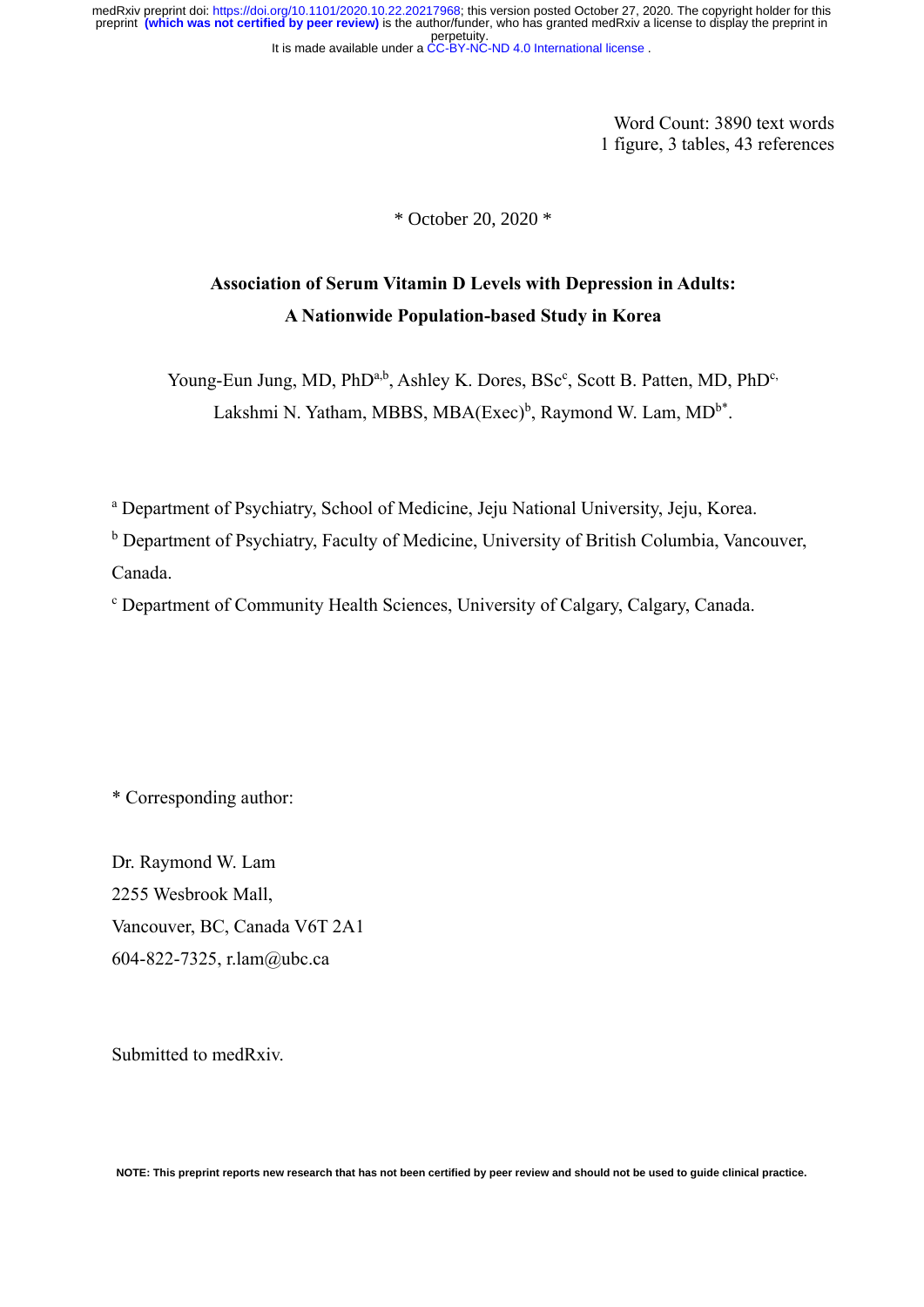*Jung YE et al. Vitamin D and Depression in Korea p.2 of 15* It is made available under a [CC-BY-NC-ND 4.0 International license](http://creativecommons.org/licenses/by-nc-nd/4.0/) .

### **Abstract**

**Background**: Vitamin D status may be associated with depression, but there have been inconsistencies in the reported estimates. This study aimed to examine the association of vitamin D status with depression in a large general population sample.

**Methods**: Cross-sectional data for a representative Korean sample of 1,825 people aged 19 years or older were obtained from the nationally representative Korean National Health and Nutrition Examination Survey (2014). Depression was defined by Patient Health Questionnaire-9 (PHQ-9) scores ≥10 (moderate/severe). Logistic regression was used to estimate the associations between depression and serum 25-hydroxyvitamin D [25(OH)D] levels. Continuous serum 25(OH)D level was categorized into quartiles. Continuous PHQ-9 scores were assessed using quantile regression. Adjustments for age, sex, marital status, level of education, lowest income quartile, body mass index, level of physical activity, chronic conditions, serum creatinine level, glomerular filtration rate, and history of depression were used in the statistical analyses. Estimates of prevalence and odds ratios (OR) with 95% confidence intervals (CI) were made. Sampling weights were utilized to account for survey design effects.

**Results**: Individuals in the lowest serum 25(OH)D quartile level had significantly higher prevalence of depression than in the upper three quartiles  $(8.3\% \text{ vs. } 5.1\% \text{ in } = 0.024)$ . No association was observed between serum 25(OH)D level and depression after adjusting for potential covariates (OR 1.48, 95%CI 0.93, 2.35; p=0.097]. However, a stronger association was observed among male respondents, with an estimated OR of 2.54 (95% CI 1.17, 5.50; p=0.018). Additionally, in the quantile regression analysis, estimates from adjusted models remained significant ( $\beta$  = -0.056, p=0.002).

**Conclusion:** While our findings support the association between lower vitamin D status and depression in Korean adults, additional studies are needed to clarify this relationship.

**Key words**: Vitamin D, 25-hydroxyvitamin D, depression, Korean adults, major depressive disorder.

### **1. Introduction**

Major depressive disorder (MDD) is associated with significant disability, mortality, and healthcare costs (Cassano and Fava, 2002; Chang et al., 2012). Although biological, psychological, and environmental theories have been advanced, the underlying pathophysiology of depression has not yet been fully elucidated. Vitamin D is a unique neurosteroid hormone with roles in numerous brain processes, including neuroimmunomodulation, regulation of neurotropic factors, neuroprotection, neuroplasticity, and brain development (Fernandes de Abreu et al., 2009). Receptors for vitamin D are present on neurons and glia in many areas of the brain, including the prefrontal cortex, amygdala, hippocampus, hypothalamus, and cerebellum (Eyles et al., 2005; Zehnder et al., 2001), which have been implicated in the pathophysiology of psychiatric conditions such as depression, schizophrenia, and cognitive dysfunction (Lerner et al., 2018).

Several recently published epidemiological studies have demonstrated an inverse association between serum vitamin D level and depression. Two prospective large cohort studies found that low serum vitamin D levels were associated with the presence and severity of depressive symptoms (Milaneschi et al., 2014; Milaneschi et al., 2010). A number of large crosssectional studies also have indicated an association between low serum vitamin D level and depressive symptoms (Ganji et al., 2010; Hoang et al., 2011; Hoogendijk et al., 2008; Jaaskelainen et al., 2015; Kjaergaard et al., 2011; Song et al., 2016; Stewart and Hirani, 2010).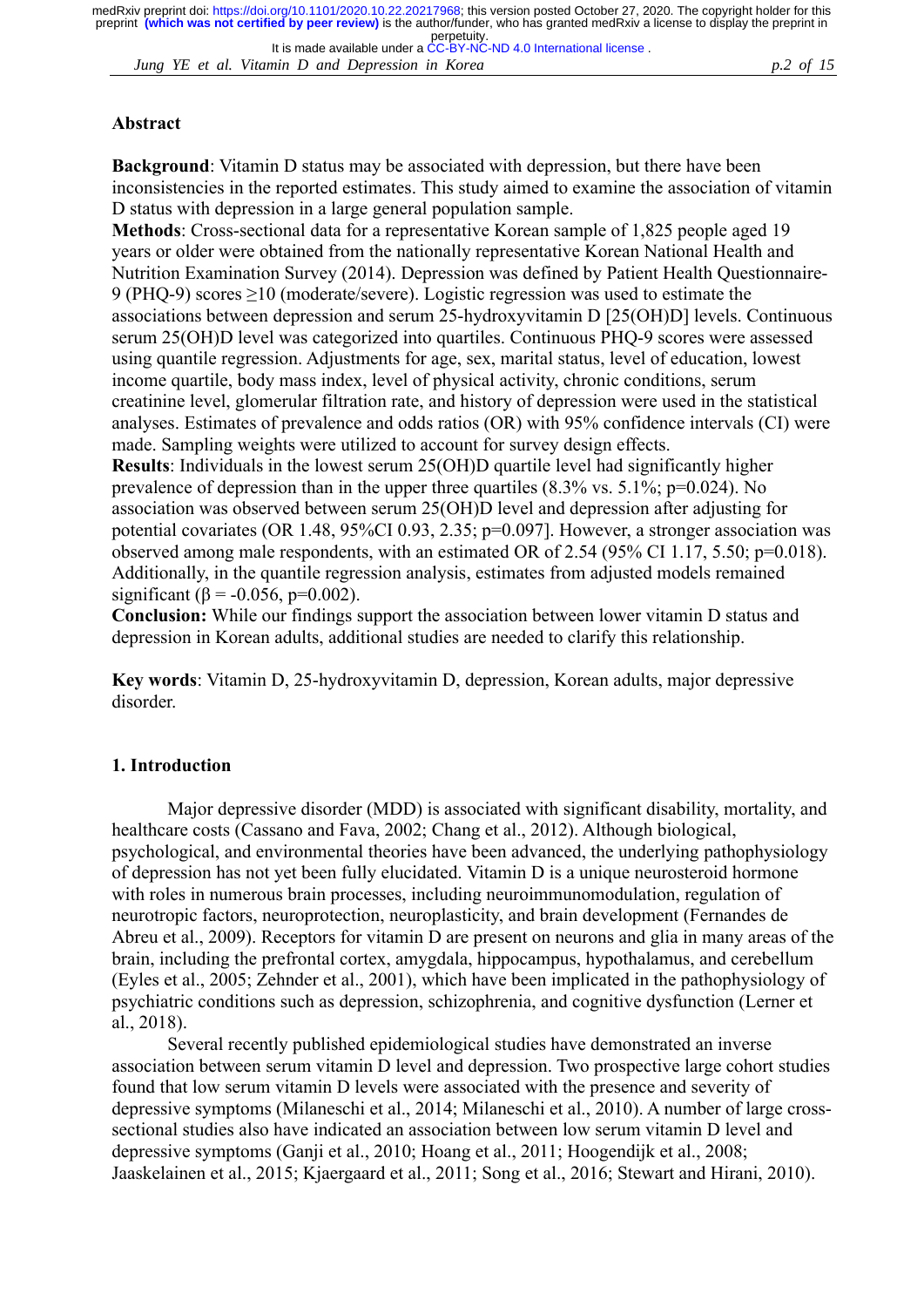It is made available under a [CC-BY-NC-ND 4.0 International license](http://creativecommons.org/licenses/by-nc-nd/4.0/) .

*Jung YE et al. Vitamin D and Depression in Korea p.3 of 15*

Moreover, two meta-analyses demonstrated that low vitamin D status is associated with depressive symptoms and increased risk of experiencing a depressive episode (Anglin et al., 2013; Ju et al., 2013). In contrast to these studies reporting significant associations between vitamin D status and depression, other studies have failed to show any such association (Nanri et al., 2009; Pan et al., 2009; Park et al., 2016; Zhao et al., 2010). Further, a recent large prospective cohort study indicated a cross-sectional, but not prospective, association between serum vitamin D level and depressive symptoms (Jovanova et al., 2017).

The inconsistent results from these studies may be related to differences in instruments used to assess depression and the type of assays used to measure vitamin D levels. In addition, vitamin D status is associated with many sociodemographic, lifestyle, and health-related variables. There is also high variation in vitamin D status within countries, geographic regions, and subgroups with specific characteristics, such as ethnicity and skin color (Hilger et al., 2014). Previous epidemiological studies of the associations of vitamin D status with depressive symptoms were more commonly performed in Western populations (Ganji et al., 2010; Hoang et al., 2011; Hoogendijk et al., 2008; Jaaskelainen et al., 2015; Jovanova et al., 2017; Kjaergaard et al., 2011; Milaneschi et al., 2014; Milaneschi et al., 2010; Stewart and Hirani, 2010; Zhao et al., 2010), and focused on older persons (Hoogendijk et al., 2008; Jovanova et al., 2017; Milaneschi et al., 2010; Pan et al., 2009; Song et al., 2016; Stewart and Hirani, 2010).

Studies conducted in East Asian populations (i.e., Japan, China, and Korea) tended to show no associations of vitamin D status with depressive symptoms (Nanri et al., 2009; Pan et al., 2009; Park et al., 2016). However, these studies cannot necessarily be considered representative of the general population (Nanri et al., 2009; Pan et al., 2009) and lacked a relevant standardized measurement of depressive symptoms (Park et al., 2018). This underscores the need for large-scale East Asian studies that include a comprehensive set of potential determinants that may confound the association with vitamin D. Hence, our aim in the present study was to investigate the association between vitamin D status and depression using a validated measure of depressive symptoms and adjusting for potential confounding factors in a representative population sample of Korean adults.

#### **2. Methods**

#### *2.1. Data source and study sample*

This study was based on cross-sectional data from the Korean National Health and Nutrition Examination Survey (KNHANES), a nationally representative survey conducted by the Korea Centers for Disease Control and Prevention (KCDC) since 1998. KNHANES was designed to target the non-institutionalized Korean civilian population, and consisted of a health interview survey, a nutrition survey, and a health examination survey. All health interviews and examinations, including blood sampling, were performed in the Mobile Examination Centers on the same day (Kweon et al., 2014).

We used data from the second year of the sixth KNHANES (VI-2, 2014). KNHANES VI-2 used a two-stage stratified cluster sampling procedure. In the first stage, from the 303,180 geographically defined sampling units, 192 primary sampling units (PSUs) were sampled based upon administrative districts and housing types. Each PSU contains an average of 60 households, and with intra-stratification of residential area, age and gender, a systematic sampling system was then applied to extract 20 households from each PSU. In this data set, approximately one-third of the total sample was selected using stratified subsampling for measurement of serum vitamin D levels. We selected for adults aged  $\geq$ 19 years.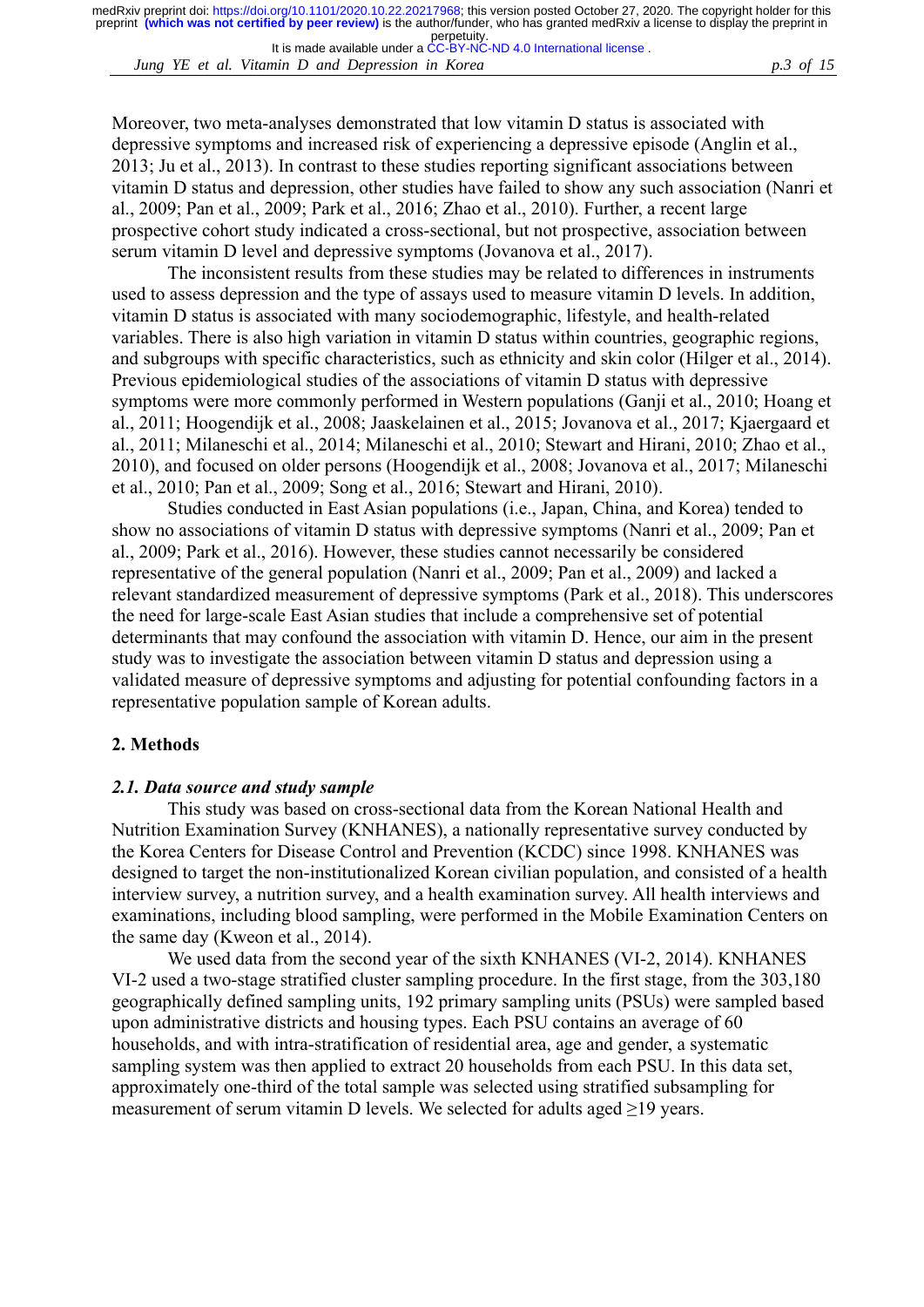*Jung YE et al. Vitamin D and Depression in Korea p.4 of 15* It is made available under a [CC-BY-NC-ND 4.0 International license](http://creativecommons.org/licenses/by-nc-nd/4.0/) .

# *2.2. Measurement of depression*

The presence of depression was identified using the Patient Health Questionnaire-9 (PHQ-9), which is a reliable and valid assessment tool for measuring depression severity over the preceding 2 weeks (Kroenke et al., 2001), and with items that align with the symptom-based 'A' criteria for major depressive episode. The PHQ-9 is composed of nine items rated from 0 (*not at all*) to 3 (*having the symptoms nearly every day*), and the scores for each item are summed to produce a total depression severity score (range: 0–27). In original validation study, a score of 10 or higher had a sensitivity of 88% and a specificity of 88% for detecting major depressive disorder (Kroenke et al., 2001). The optimal cult-off score identified in the Korean validation study was also 10 to achieve a sensitivity of 81.8% and a specificity of 89.9% for detecting major depressive episode (Choi et al., 2007). Participants in this study were classified as having depression if their PHQ-9 score was  $\geq$ 10.

### *2.3. Measurement of vitamin D status*

Serum 25-hydroxyvitamin D [25(OH)D] level is currently considered a reliable indicator of vitamin D status (Holick et al., 2011). To measure serum 25(OH)D level, blood samples were taken after the participants had fasted for  $\geq 8$  hours and were assayed within 24 hours of transportation. Serum 25(OH)D levels were measured by radioimmunoassay (Diasorin, Stillwater, MN, USA) using a gamma counter (1470 Wizard Gamma Counter; Perkin Elmer, Turku, Finland). To minimize analytical variation, serum 25(OH)D levels were analyzed at the same institute, at which a quality assurance program was implemented throughout the analysis period. Serum 25(OH)D level was categorized according to quartiles (1.98-11.69, 11.70-15.0, 15.01-19.41, 19.42-60.47 ng/mL). Vitamin D deficiency was defined by serum 25(OH)D level below 20 ng/mL (Holick, 2007).

### *2.4. Potential covariates*

Sociodemographic characteristics examined as covariates included age, education (<12 years or ≥12 years), marital status (married, living together, divorced/separated/widowed, or not married), and low monthly household income ( $\leq 25<sup>th</sup>$  percentile of the national population). Lifestyle factors included current smoking, alcohol consumption, and physical activity. The Alcohol Use Disorder Identification Test Alcohol Consumption (AUDIT-C) instrument (Gordon et al., 2001) was used to assess severity of alcohol consumption, with a score of  $\geq 8$  indicating significant alcohol use problems (Seong et al., 2009). Physical activity was determined according to metabolic equivalent of task (MET) values, based on the self-reported frequency and duration of vigorous activity, moderate activity, and walking during the previous week. The MET value of a particular activity (vigorous activity =  $8.0$  MET; moderate activity =  $4.0$  MET; walking = 3.3 MET) was multiplied by the mean time (hours/week) spent performing that particular activity to calculate the MET-hours per week. The total weekly physical activity level was the sum of the weekly MET-hours for each activity (Ainsworth et al., 2000). Body weight status was determined by body mass index (BMI) and was categorized as <18.5, 18.5 to <23, 23 to  $\leq$ 25, and  $\geq$ 25 kg/m<sup>2</sup>, which are the cut-off points for underweight, normal, overweight, and obese for Asian populations (Kanazawa et al., 2005). The presence of chronic illness was assessed by self-report of a clinical diagnosis made by a physician and included the following diseases: diabetes mellitus, stroke, ischemic heart disease, renal failure, chronic hepatitis, and cancer. Serum creatinine was measured using the colorimetric method (Automatic Analyzer 7600; Hitachi, Tokyo, Japan), and the glomerular filtration rate (GFR) was then calculated using the Modification of Diet in Renal Disease (MDRD) method (Levey et al., 1999). The participants were defined as having past history of depression if they reported being clinically diagnosed with depression by a physician at some point during their lives.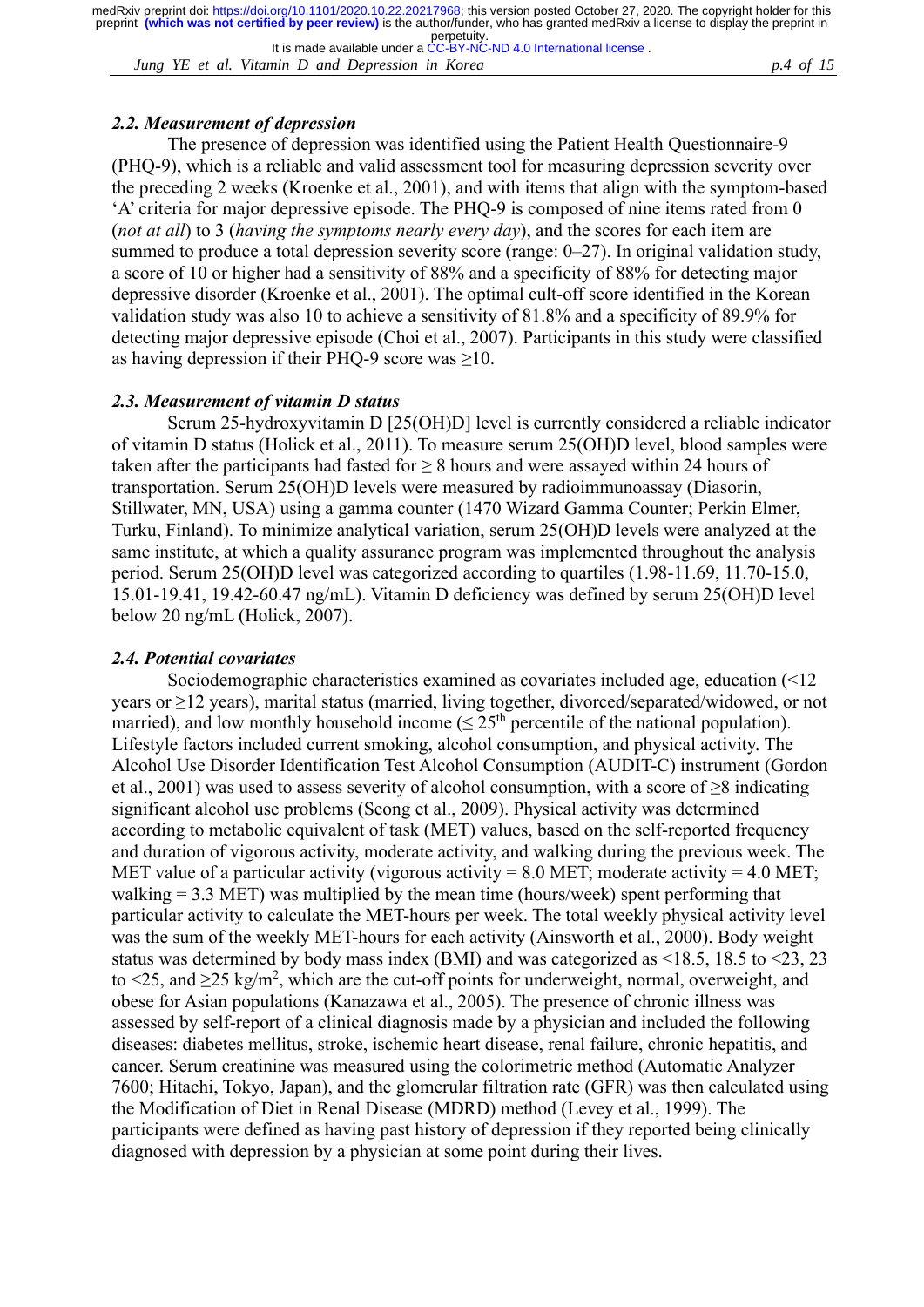It is made available under a [CC-BY-NC-ND 4.0 International license](http://creativecommons.org/licenses/by-nc-nd/4.0/) . perpetuity.

*Jung YE et al. Vitamin D and Depression in Korea p.5 of 15*

### *2.5. Statistical analysis*

Statistical analysis was conducted using Stata version 16.0 (StataCorp, College Station, TX, USA). Proportions and means were estimated for the demographic characteristics of the study sample. Logistic regression was used to estimate unadjusted and adjusted odds ratios (OR) and 95% confidence intervals (95% CI). Statistical significance was based on an  $\alpha$  <0.05. As the KNHANES data were acquired using a complex sample, analyses incorporated an indicator for sample stratification, sampling weights and PSUs in all analyses except for the quantile regression where this was not possible. These analyses were implemented using the survey ("svy" commands in Stata v16, College Station, Tx).

The vitamin D status was defined by categorizing the continuous 25(OH)D level into quartiles. Logistic regression was used to assess the association of the lowest quartile concentrations of serum 25(OH)D status with the presence of depression as defined by PHQ-9 score  $\geq$ 10. Quantile regression (75<sup>th</sup> percentile) was used to assess the association using the continuous PHQ-9 score.

Models adjusted for age, sex, marital status, level of education, lowest income quartile, BMI, level of physical activity, chronic conditions, serum creatinine level, glomerular filtration rate (GFR), and past history of depression. Using forward selection, potential modification was assessed by including interaction terms in the model. Effect modification was considered to be present if the Wald Test was statistically significant ( $p \le 0.05$ ). In the absence of effect modification, confounding was assessed. Adjustments leading to meaningful changes in the estimated regression coefficient for the association were interpreted as indicative of confounding.

### **3. Results**

#### *3.1. General characteristics of study population*

Figure 1 shows the flow diagram for participants in this study. Of the 9,701 targeted individuals in KNHANES 2014, 7,550 participated in the survey. Of the 5,976 participants aged ≥19 years, serum vitamin D levels were collected for 2,018. In addition, 193 participants with missing values for PHQ-9 were excluded, leaving a total of 1,825 participants (859 men and 966 women) for cross-sectional analysis.

### *\* Insert Figure 1 about here \**

Table 1 presents the general characteristics of the study participants with and without depression. In this sample, a total of 116 cases of depression were identified, with an unweighted prevalence (95% CI) estimated as 6.4% (5.3%, 7.6%) in the unweighted data. Sensitivity analysis comparing unweighted and weighted estimates for various variables found the estimates to be similar. For example, the prevalence of depression, accounting for design effects, was 6.0%, compared to 6.4% in the unweighted data. Similarly, weighted mean 25(OH)D level was estimated as 15.8 ng/mL, compared to mean estimates of 16.2 ng/mL in the unweighted data.

### *\* Insert Table 1 about here \**

### *3.2. Association between serum 25(OH)D level and depression*

The mean serum 25(OH)D level was higher in the non-depressed participants compared to those with depression (15.9 ng/mL versus 14.1 ng/mL), with a mean difference of -1.85 ng/mL (95% CI -3.06, -0.64;  $p = 0.003$ ). When analyzing quartiles of serum 25(OH)D, prevalence of depression in the lowest quartile was 8.3%, and in the upper three quartiles was 5.1%, with an unadjusted OR of 1.67 (95% CI 1.07, 2.62; p =0.024). Similarly, the vitamin D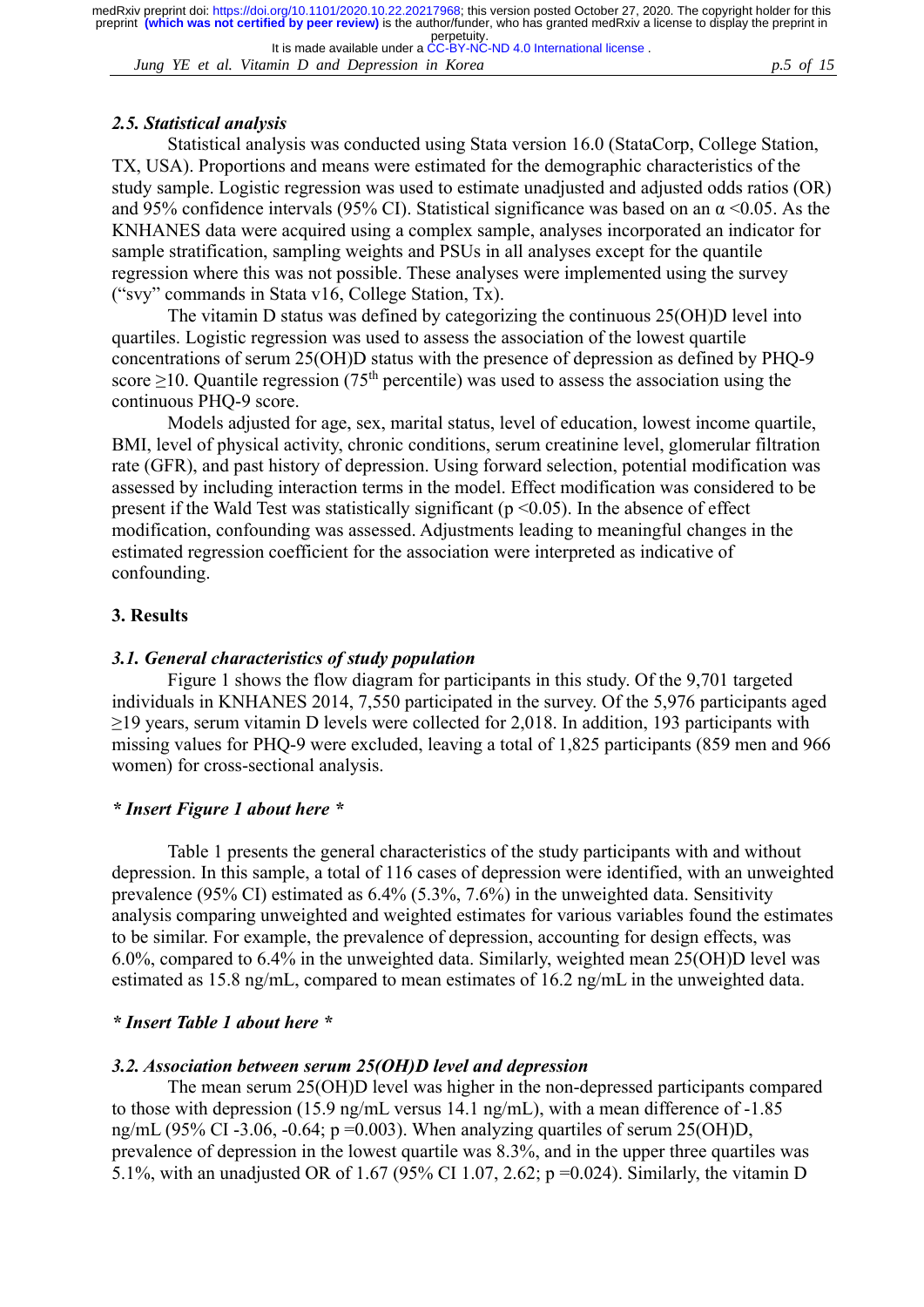*Jung YE et al. Vitamin D and Depression in Korea p.6 of 15* It is made available under a [CC-BY-NC-ND 4.0 International license](http://creativecommons.org/licenses/by-nc-nd/4.0/) .

deficient group had a higher estimated prevalence of depression compared to the non-deficient group (6.3% versus 4.6%), although this difference was not statistically significant ( $OR = 1.40$ , 95% CI 0.82, 2.40;  $p = 0.216$ ). The remaining analyses used the vitamin D exposure dichotomized by the lowest concentration quartile.

# *3.3. Potential modification*

One interaction was identified in the logistic regression analysis, a sex by vitamin D exposure interaction. When the models included a female sex interaction term, the regression coefficient was -1.15, and in exponentiated form (as an OR) was 0.32 ( $p = 0.028$ ). Upon stratification, the OR in men was 3.21 (95% CI 1.45, 7.12;  $p = 0.004$ ) and in women the OR was 1.02 (95% CI 0.57, 1.80;  $p = 0.957$ ). In view of the large number of interactions evaluated, the lack of a biological explanation for such a sex difference, and the lack of an interaction in the quantile regression analysis (see below), we interpreted the significance of this interaction term as a probable Type I error and conducted the multivariable analysis, described below, in the combined sample of both men and women. Notably, the interaction was not observed in a logistic regression model using the criteria for vitamin D deficiency (below 20 ng/mL) rather than the lowest quartile (OR = 1.01, 95% CI 0.96, 1.06; p = 0.71).

# *3.4. Potential confounding*

Potential confounding was assessed using forward selection. The results are presented in Table 2. Potential covariates of interest included sex, marital status, alcohol use (which weakens the observed association) and history of depression (which strengthens the association). In a model simultaneously adjusting for these variables, the OR for serum 25(OH)D diminished to 1.21 (95% CI 0.74-1.99,  $p = 0.448$ ). In this multivariable model, problematic alcohol use was no longer associated with depression (adjusted OR for problematic alcohol use = 1.53, 95% CI 0.84, 2.80;  $p = 0.166$ ). With removal of this variable the OR for serum 25(OH)D was 1.48 (95%) CI 0.93, 2.35;  $p = 0.097$ ). The model is presented in Table 3. Notably, when the analysis is restricted to male respondents, the association remained significant with these adjustments: the OR for serum 25(OH)D adjusted for marital status, problematic alcohol use and past history of depression remained significant (OR = 2.54, 95% CI 1.17, 5.50;  $p = 0.018$ ).

# *\* Insert Table 2 about here \**

### *\* Insert Table 3 about here \**

# *3.5. Quantile regression analysis*

Although adjustment for the complex sampling strategy was not possible using this technique, quantile regression was used to evaluate the association using the continuous PHQ-9 scores. The 75<sup>th</sup> percentile was used as the index quantile in this analysis. The unadjusted effect of serum 25(OH)D was statistically significant ( $p = 0.007$ ) and remained significant after individual adjustments for each of the covariates listed in Table 2. The sex by serum 25(OH)D interaction seen in the logistic regression analysis was not significant ( $\beta = 0.059$ ,  $p = 0.182$ ). With simultaneous adjustment for sex, marital status, alcohol use and past history of depression, the effect of serum 25(OH)D remained statistically significant ( $\beta$  = -0.056, p = 0.002).

# **4. Discussion**

These analyses demonstrate an association between low serum vitamin D levels and moderate/severe depressive symptoms, in a nationally representative sample of the adult Korean population. Additionally, this association appears to be stronger among males than females.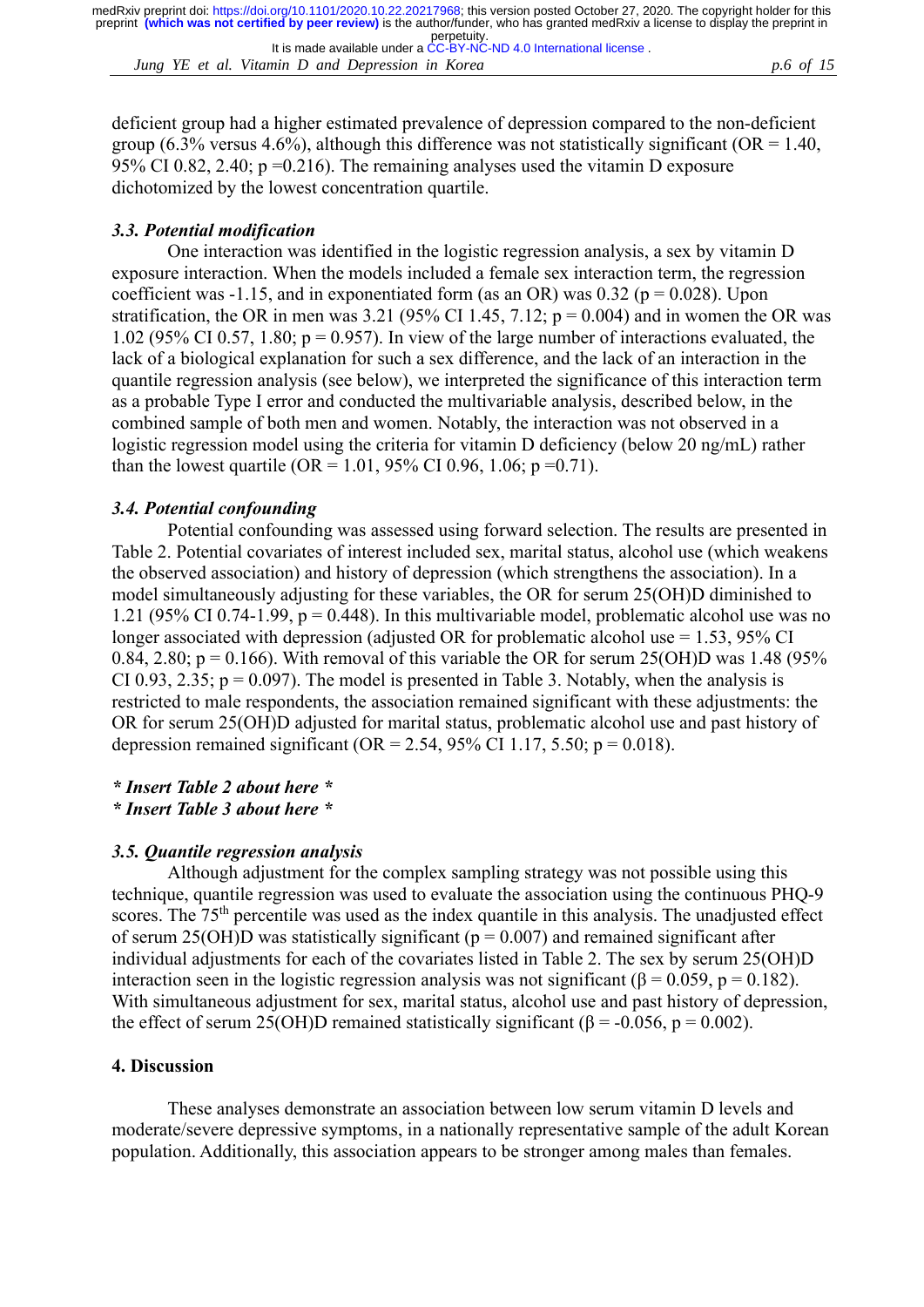*Jung YE et al. Vitamin D and Depression in Korea p.7 of 15* It is made available under a [CC-BY-NC-ND 4.0 International license](http://creativecommons.org/licenses/by-nc-nd/4.0/) .

Our results are consistent with those of previous cross-sectional studies showing an inverse association between serum 25(OH)D levels and depressive symptoms (Chan et al., 2011; Ganji et al., 2010; Hoang et al., 2011; Hoogendijk et al., 2008; Jaaskelainen et al., 2015; Jovanova et al., 2017; Kjaergaard et al., 2011; Song et al., 2016; Stewart and Hirani, 2010). Although many of these studies reported a positive association between vitamin D deficiency and depression in older adults (Chan et al., 2011; Hoogendijk et al., 2008; Jovanova et al., 2017; Song et al., 2016; Stewart and Hirani, 2010), there is less empirical support for this association in adult samples of all ages. A study of a Norwegian population (10,086 adults aged 30–87 years) found that low serum 25(OH)D levels were a significant predictor of depressive symptoms in both smokers and non-smokers (Kjaergaard et al., 2011). Similar results were also reported by a study of a sample of 12,594 residents (aged 20–95 years) in the United States. This study found that higher serum 25(OH)D levels were associated with a significantly decreased risk of current depressive symptoms (Hoang et al., 2011). According to the Health 2000 Survey of Finland, higher serum 25(OH)D levels were associated with a lower prevalence of depressive disorders in 5,371 adults aged 30–79 years (Jaaskelainen et al., 2015).

However, these results are not conclusive as there have also been several findings of no association between vitamin D status and depression after adjusting for various confounding factors (Nanri et al., 2009; Pan et al., 2009; Park et al., 2016; Zhao et al., 2010). Zhao et al. (2010) conducted a large cross-sectional, population-based study of adults aged  $\geq$ 20 years in the United States (n=3916), which found no association between serum 25(OH)D and depression (PHQ-9  $\geq$ 10) after adjustment for confounding factors (Zhao et al., 2010). In the fifth KNHANES, serum 25(OH)D levels were not associated with depression in Korean adults (Park et al., 2016). However, a major limitation was that depression was assessed by a single question in that study: "Have you felt sad or hopeless for at least 2 consecutive weeks during the past year to the extent that you had difficulty performing your usual activities?"

Our present findings show that vitamin D deficiency in Korea is prevalent and seems to be higher than in western studies (Holick, 2017). A total of 77.2% of our sample met criteria for vitamin D deficiency, serum 25(OH)D level <20 ng/mL, which is the minimal level of serum 25(OH)D that minimizes the risk for rickets (Holick, 2007). Vitamin D deficiency is now well recognized as a more common health problem in Asian countries. A variety of cultural, environmental, and genetic factors such as darker skin, differences in diet and less use of supplemental vitamin D have been suggested as factors influencing vitamin D status in Asian countries compared to western countries (Park et al., 2018). Vitamin D is a unique vitamin in that it is mostly acquired by cutaneous synthesis in response to sunlight exposure, as dietary sources of vitamin D are minimal (Holick, 2017). Given the association between low vitamin D status and depression, interventions to increase vitamin D levels, such as supplementation and increasing exposure to sunlight, should be considered for depressed individuals at risk for vitamin D deficiency.

This analysis found evidence of an association between vitamin D status and depression. However, the result should be interpreted with caution for two reasons. First, a sex by serum 25(OH)D interaction term was significant in some parts of the analysis. The interaction suggested a stronger effect of serum 25(OH)D in males than females, with stratified analysis finding a significant effect in males and an OR near the null value in females. In the absence of a biological explanation for this, and in view of the multiple interactions examined, and due to a lack of consistency with other parts of the analysis, we interpreted this as a probable type 1 error rather than an indicator of effect modification. However, the possibility of effect modification by sex should be kept in mind by future investigators studying this question.

A few previous studies also reported that the association between serum 25(OH)D and depressive symptoms was stronger in males than in females. In a representative sample of the Finnish adult population, higher serum 25(OH)D levels were associated with a lower prevalence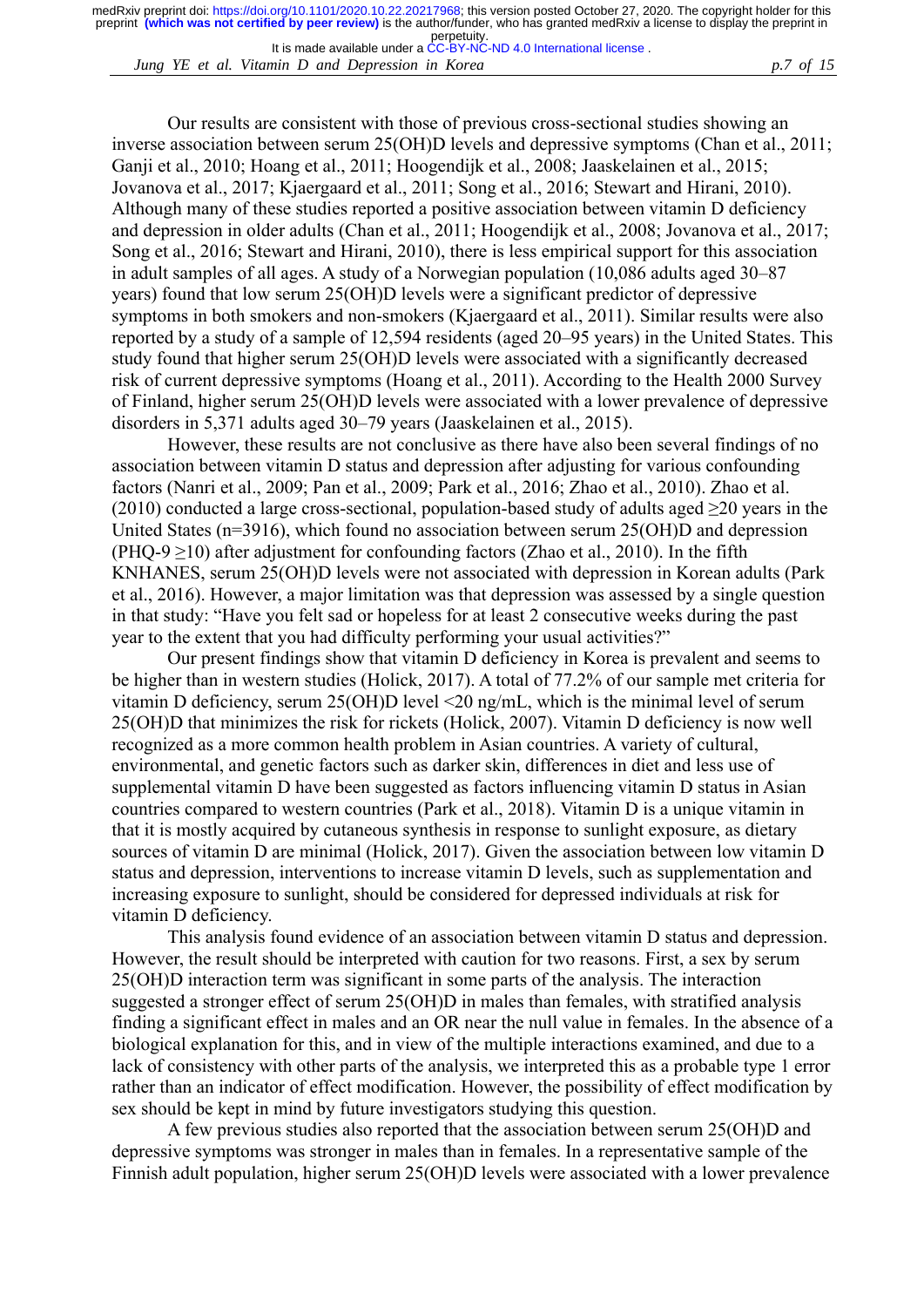It is made available under a [CC-BY-NC-ND 4.0 International license](http://creativecommons.org/licenses/by-nc-nd/4.0/) .

*Jung YE et al. Vitamin D and Depression in Korea p.8 of 15*

of depressive disorders, especially among younger men (Jaaskelainen et al., 2015). In an older Korean population, serum 25(OH)D levels were inversely associated with depressive symptoms in men but not in women (Song et al., 2016). Additionally, a large Australian epidemiologic study of young adults reported that each 10 nmol/L increase in serum 25(OH)D levels was associated with a decrease of 8% in depression scores in males (but not in females) (Black et al., 2014). Sex-specific confounders, such as sex hormones, may account for differences in the effect of low serum 25(OH)D in males and females. Vitamin D is known to affect androgen synthesis in testicular cells in males (Hofer et al., 2014), and higher testosterone levels have protective benefits against depression (McHenry et al., 2014). In this context, the concurrent presence of low vitamin D and low testosterone levels may be synergistically associated with depressive symptoms among males. A previous study reported a stronger immunomodulatory effect of vitamin D in females than in males, suggesting a synergy between vitamin D and estradiol (Correale et al., 2010).

Second, adjustment for confounding variables weakened the observed association, providing evidence of possible confounding. The association of vitamin D and depression was not statistically significant after adjustment for sex, marital status and problematic alcohol use in the logistic regression analysis. While this was not seen in the quantile regression analysis, it indicates that additional research is needed to confirm that the effect of serum 25(OH)D on depression is independent of these variables. Also, as these are cross-sectional associations, they cannot support causal assertions. In terms of confounding variables, several previous studies have reported that lower serum 25(OH)D levels were associated with depression, particularly among those with low socioeconomic status or unhealthy lifestyle (e.g., problematic alcohol use) (Jaaskelainen et al., 2015; Song et al., 2016), which is partially consistent with our findings. This may suggest that vitamin D provides protection against the development of depression. Conversely, low vitamin D status may also be the consequence of depression, as the impact of depression on health-related factors, such as physical activity, alcohol use, smoking, diet, and obesity, have been linked to vitamin D status (Lotfaliany et al., 2019; Luppino et al., 2010; van Dam et al., 2007). More evidence from prospective or intervention studies regarding vitamin D may be needed to elucidate any causal relationships and clarify the effects of potential confounding factors.

The strengths of our study include the large, nationally representative sample and the use of statistical procedures that were designed to produce accurate estimates from population-based survey data. In addition, the availability of a wide range of information in KHANES allowed us to clarify the association between serum 25(OH)D levels and depression after adjustment for various covariates.

The present study also has several limitations. First, as noted herein, the cross-sectional nature of our design limited our interpretation of the results, as this design precluded determinations of the direction of potential causal associations. Another limitation was the use of the PHQ-9, a self-rated depressive symptom scale, to categorize depression instead of using a standardized diagnostic interview. Although the PHQ-9 has been well-validated as a screening tool for depression, it is not a diagnostic tool. Although our findings may not precisely reflect the population of individuals with depression who also have low vitamin D status, our results show that individuals with elevated depressive symptoms also have low serum 25(OH)D levels. Finally, regular dietary or supplementary intake of vitamin D, as well as sunlight exposure, time spent indoors, seasonal variations, the use of medications, and other confounding variables known to be related to vitamin D and depression (Holick, 2007), were not considered. Moreover, data that pose a risk of disclosure of the identity of a participant, such as the timing of data collection, residential area, and occupations were not available in the KNHANES.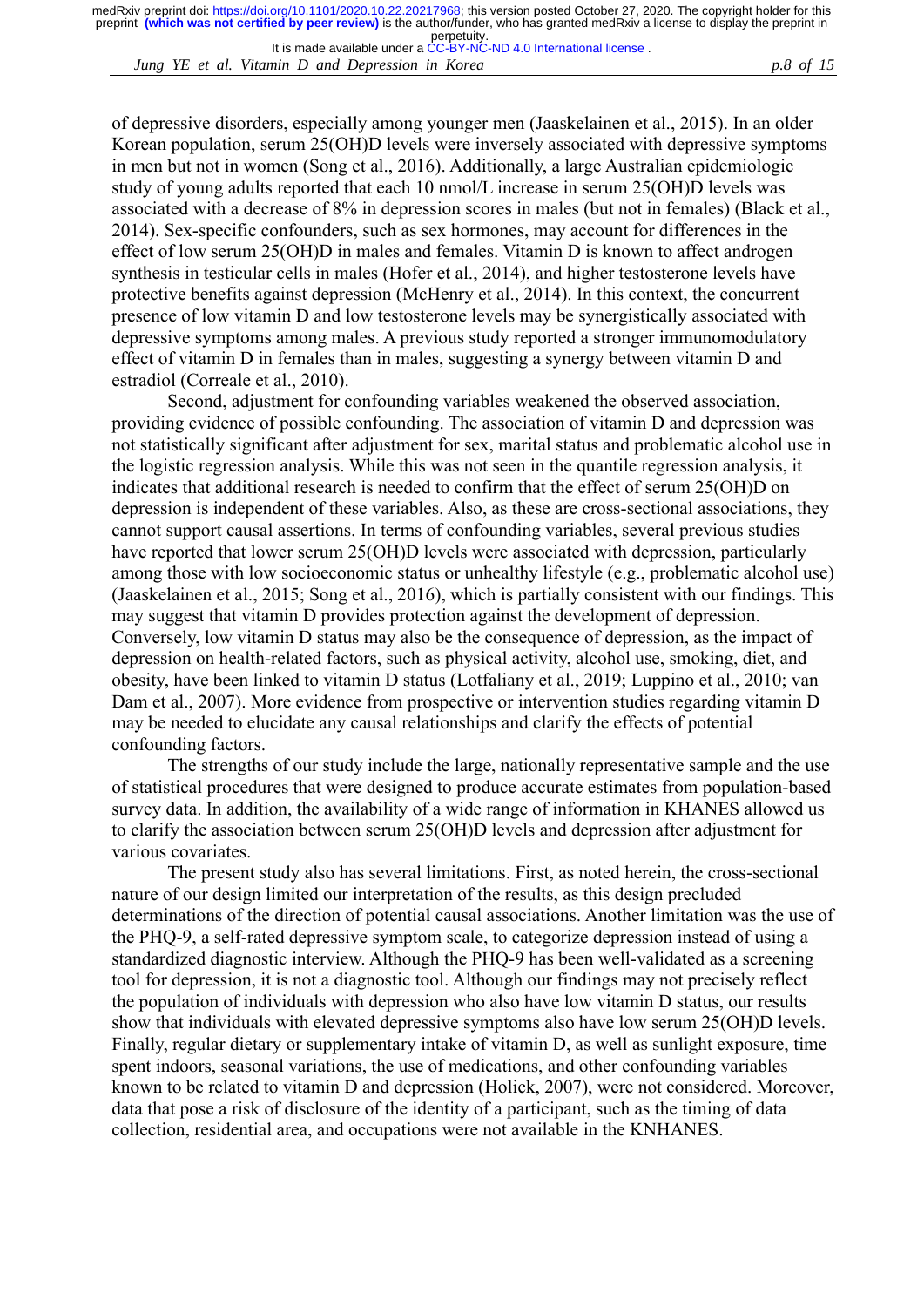*Jung YE et al. Vitamin D and Depression in Korea p.9 of 15* It is made available under a [CC-BY-NC-ND 4.0 International license](http://creativecommons.org/licenses/by-nc-nd/4.0/) .

### **5. Conclusion**

This study found a cross-sectional association between low serum 25(OH)D levels and depressive symptoms in a community-living Korean adult population, which was more prominent in males than in females. Further studies are needed to examine the relationship between vitamin D and depression, to explore sex differences in this regard, and to investigate the biological and behavioral mechanisms involved.

#### **CRediT authorship contribution statement**

**Young-Eun Jung:** Conceptualization, Writing - original draft. **Ashley K. Dores:** Formal analysis, Writing - original draft. **Scott B. Patten:** Formal analysis, Writing – Review & Editing. **Lakshmi N. Yatham:** Writing – Review & Editing. **Raymond W. Lam:** Conceptualization, Writing – Review & Editing.

#### **Declaration of competing interests**

RWL has received ad hoc speaking/consulting fees or research grants from: Allergan, Asia-Pacific Economic Cooperation, BC Leading Edge Foundation, Canadian Institutes of Health Research (CIHR), Canadian Network for Mood and Anxiety Treatments (CANMAT), Canadian Psychiatric Association, Hansoh, Healthy Minds Canada, Janssen, Lundbeck, Lundbeck Institute, MITACS, Ontario Brain Institute, Otsuka, Pfizer, St. Jude Medical, University Health Network Foundation, and VGH-UBCH Foundation. SBP is supported by the Cuthbertson and Fischer Chair in Pediatric Mental Health. LNY has been on speaker/advisory boards for, or has received research grants from Alkermes, AstraZeneca, Bristol Myers Squibb, CANMAT, CIHR, DSP, Eli Lilly, GlaxoSmithKline, Janssen, Michael Smith Foundation for Health Research, Pfizer, Servier, Sunovion, and Stanley Foundation. YEJ and AKD have no disclosures.

### **Role of funding source**

The authors received no financial support for the research, authorship and/or publication of this article.

#### **References**

- Ainsworth, B.E., Haskell, W.L., Whitt, M.C., Irwin, M.L., Swartz, A.M., Strath, S.J., O'Brien, W.L., Bassett, D.R., Schmitz, K.H., Emplaincourt, P.O., Jacobs, D.R. Jr., Leon, A.S., 2000. Compendium of physical activities: an update of activity codes and MET intensities. Med Sci Sports Exerc 32 Suppl 9, S498-S516.
- Anglin, R.E., Samaan, Z., Walter, S.D., McDonald, S.D., 2013. Vitamin D deficiency and depression in adults: systematic review and meta-analysis. Br J Psychiatry 202, 100-107.
- Black, L.J., Jacoby, P., Allen, K.L., Trapp, G.S., Hart, P.H., Byrne, S.M., Mori, T.A., Beilin, L.J., Oddy, W.H., 2014. Low vitamin D levels are associated with symptoms of depression in young adult males. Aust N Z J Psychiatry 48, 464-471.
- Cassano, P., Fava, M., 2002. Depression and public health: an overview. J Psychosom Res 53, 849-857.
- Chan, R., Chan, D., Woo, J., Ohlsson, C., Mellstrom, D., Kwok, T., Leung, P., 2011. Association between serum 25-hydroxyvitamin D and psychological health in older Chinese men in a cohort study. J Affect Disord 130, 251-259.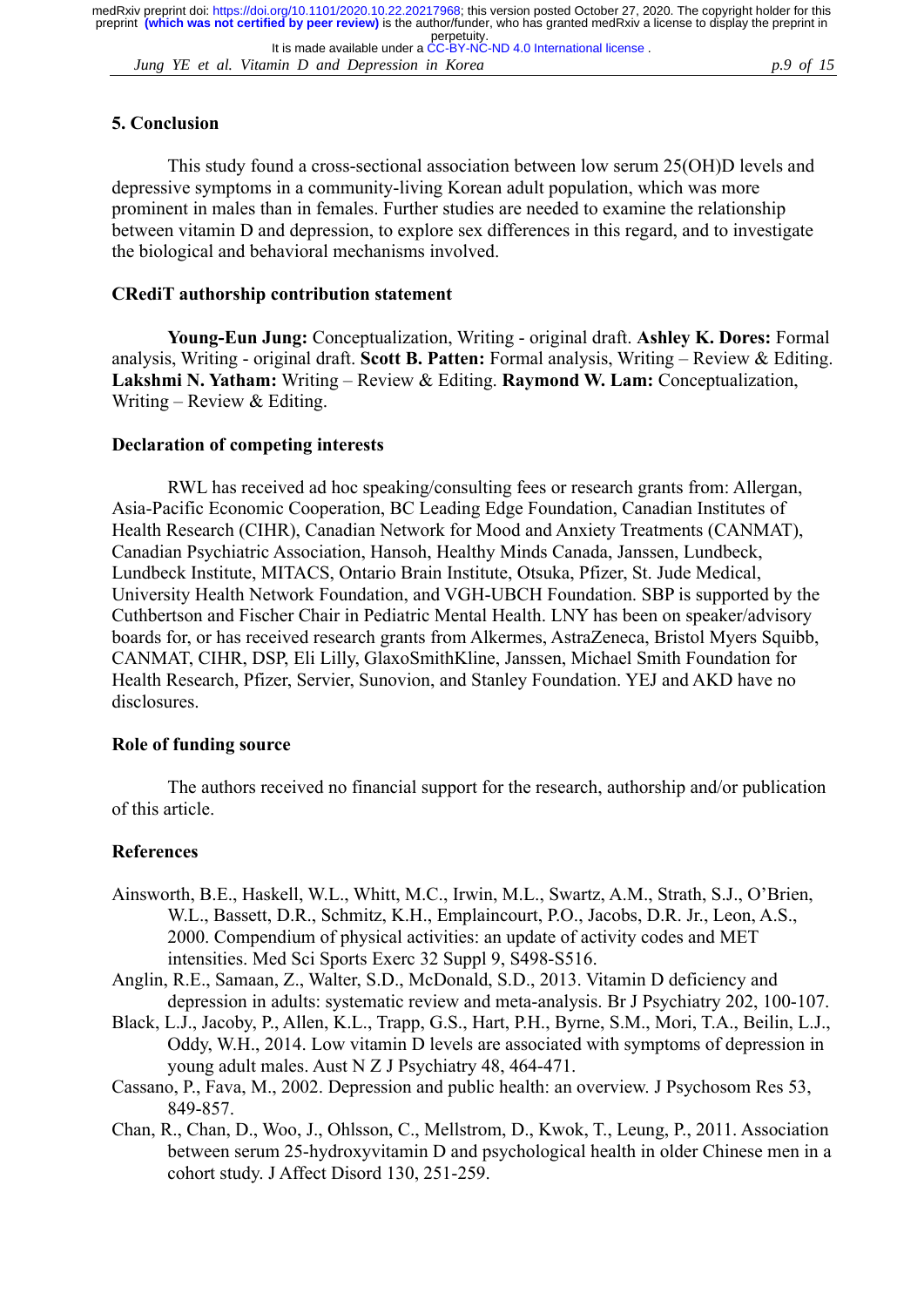- Chang, S.M., Hong, J.P., Cho, M.J., 2012. Economic burden of depression in South Korea. Soc Psychiatry Psychiatr Epidemiol 47, 683-689.
- Choi, H.S., Choi, J.H., Park, K.H., 2007. Standardization of the Korean version of Patient Health Questionnaire-9 as a screening instrument for major depression disorder. Korean J Fam Med 28, 114-119.
- Correale, J., Ysrraelit, M.C., Gaitan, M.I., 2010. Gender differences in 1,25 dihydroxyvitamin D3 immunomodulatory effects in multiple sclerosis patients and healthy subjects. J Immunol 185, 4948-4958.
- Eyles, D.W., Smith, S., Kinobe, R., Hewison, M., McGrath, J.J., 2005. Distribution of the vitamin D receptor and 1 alpha-hydroxylase in human brain. J Chem Neuroanat 29, 21- 30.
- Fernandes de Abreu, D.A., Eyles, D., Feron, F., 2009. Vitamin D, a neuro-immunomodulator: implications for neurodegenerative and autoimmune diseases. Psychoneuroendocrinology 34 Suppl 1, S265-277.
- Ganji, V., Milone, C., Cody, M.M., McCarty, F., Wang, Y.T., 2010. Serum vitamin D concentrations are related to depression in young adult US population: the Third National Health and Nutrition Examination Survey. Int Arch Med 3, 29.
- Gordon, A.J., Maisto, S.A., McNeil, M., Kraemer, K.L., Conigliaro, R.L., Kelley, M.E., Conigliaro, J., 2001. Three questions can detect hazardous drinkers. J Fam Pract 50, 313- 320.
- Hilger, J., Friedel, A., Herr, R., Rausch, T., Roos, F., Wahl, D.A., Pierroz, D.D., Weber, P., Hoffmann, K., 2014. A systematic review of vitamin D status in populations worldwide. Br J Nutr 111, 23-45.
- Hoang, M.T., Defina, L.F., Willis, B.L., Leonard, D.S., Weiner, M.F., Brown, E.S., 2011. Association between low serum 25-hydroxyvitamin D and depression in a large sample of healthy adults: the Cooper Center longitudinal study. Mayo Clin Proc 86, 1050-1055.
- Hofer, D., Munzker, J., Schwetz, V., Ulbing, M., Hutz, K., Stiegler, P., Zigeuner, R., Pieber, T.R., Muller, H., Obermayer-Pietsch, B., 2014. Testicular synthesis and vitamin D action. J Clin Endocrinol Metab 99, 3766-3773.
- Holick, M.F., 2007. Vitamin D deficiency. N Engl J Med 357, 266-281.
- Holick, M.F., 2017. The vitamin D deficiency pandemic: Approaches for diagnosis, treatment and prevention. Rev Endocr Metab Disord 18, 153-165.
- Holick, M.F., Binkley, N.C., Bischoff-Ferrari, H.A., Gordon, C.M., Hanley, D.A., Heaney, R.P., Murad, M.H., Weaver, C.M., 2011. Evaluation, treatment, and prevention of vitamin D deficiency: an Endocrine Society clinical practice guideline. J Clin Endocrinol Metab 96, 1911-1930.
- Hoogendijk, W.J., Lips, P., Dik, M.G., Deeg, D.J., Beekman, A.T., Penninx, B.W., 2008. Depression is associated with decreased 25-hydroxyvitamin D and increased parathyroid hormone levels in older adults. Arch Gen Psychiatry 65, 508-512.
- Jaaskelainen, T., Knekt, P., Suvisaari, J., Mannisto, S., Partonen, T., Saaksjarvi, K., Kaartinen, N.E., Kanerva, N., Lindfors, O., 2015. Higher serum 25-hydroxyvitamin D concentrations are related to a reduced risk of depression. Br J Nutr 113, 1418-1426.
- Jovanova, O., Aarts, N., Noordam, R., Zillikens, M.C., Hofman, A., Tiemeier, H., 2017. Vitamin D serum levels are cross-sectionally but not prospectively associated with late-life depression. Acta Psychiatr Scand 135, 185-194.
- Ju, S.Y., Lee, Y.J., Jeong, S.N., 2013. Serum 25-hydroxyvitamin D levels and the risk of depression: a systematic review and meta-analysis. J Nutr Health Aging 17, 447-455.
- Kanazawa, M., Yoshiike, N., Osaka, T., Numba, Y., Zimmet, P., Inoue, S., 2005. Criteria and classification of obesity in Japan and Asia-Oceania. World Rev Nutr Diet 94, 1-12.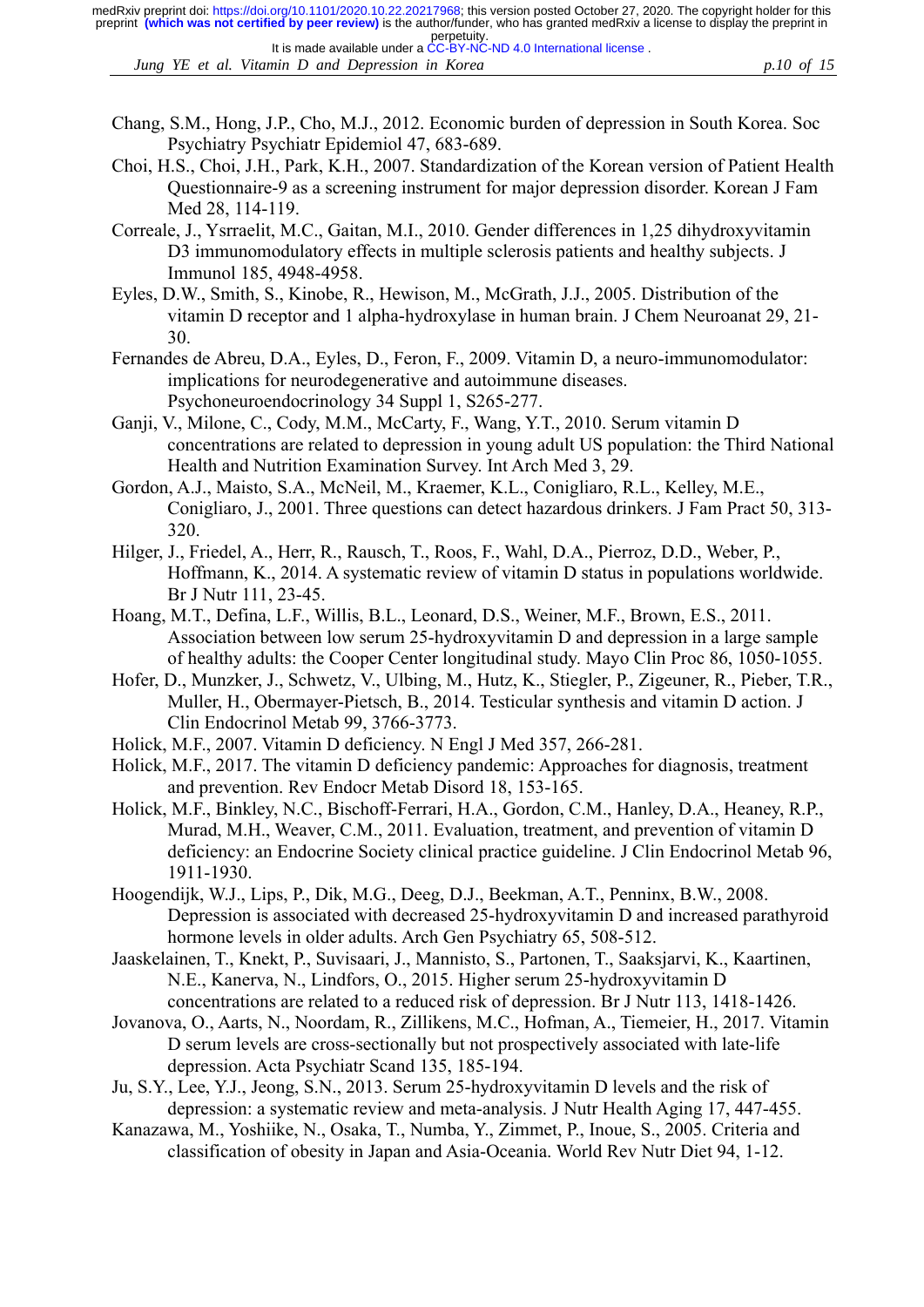*Jung YE et al. Vitamin D and Depression in Korea p.11 of 15* It is made available under a [CC-BY-NC-ND 4.0 International license](http://creativecommons.org/licenses/by-nc-nd/4.0/) .

- Kjaergaard, M., Joakimsen, R., Jorde, R., 2011. Low serum 25-hydroxyvitamin D levels are associated with depression in an adult Norwegian population. Psychiatry Res 190, 221- 225.
- Kroenke, K., Spitzer, R.L., Williams, J.B., 2001. The PHQ-9: validity of a brief depression severity measure. J Gen Intern Med 16, 606-613.
- Kweon, S., Kim, Y., Jang, M.J., Kim, Y., Kim, K., Choi, S., Chun, C., Khang, Y.H., Oh, K., 2014. Data resource profile: the Korea National Health and Nutrition Examination Survey (KNHANES). Int J Epidemiol 43, 69-77.
- Lerner, P.P., Sharony, L., Miodownik, C., 2018. Association between mental disorders, cognitive disturbances and vitamin D serum level: Current state. Clin Nutr ESPEN 23, 89-102.
- Levey, A.S., Bosch, J.P., Lewis, J.B., Greene, T., Rogers, N., Roth, D.J., 1999. A more accurate method to estimate glomerular filtration rate from serum creatinine: a new prediction equation. Ann Intern Med 130, 461-470.
- Lotfaliany, M., Hoare, E., Jacka, F.N., Kowal, P., Berk, M., Mohebbi, M., 2019. Variation in the prevalence of depression and patterns of association, sociodemographic and lifestyle factors in community-dwelling older adults in six low- and middle-income countries. J Affect Disord 251, 218-226.
- Luppino, F.S., de Wit, L.M., Bouvy, P.F., Stijnen, T., Cuijpers, P., Penninx, B.W., Zitman, F.G., 2010. Overweight, obesity, and depression: a systematic review and meta-analysis of longitudinal studies. Arch Gen Psychiatry 67, 220-229.
- McHenry, J., Carrier, N., Hull, E., Kabbaj, M., 2014. Sex differences in anxiety and depression: role of testosterone. Front Neuroendocrinol 35, 42-57.
- Milaneschi, Y., Hoogendijk, W., Lips, P., Heijboer, A.C., Schoevers, R., van Hemert, A.M., Beekman, A.T., Smit, J.H., Penninx, B.W., 2014. The association between low vitamin D and depressive disorders. Mol Psychiatry 19, 444-451.
- Milaneschi, Y., Shardell, M., Corsi, A.M., Vazzana, R., Bandinelli, S., Guralnik, J.M., Ferrucci, L., 2010. Serum 25-hydroxyvitamin D and depressive symptoms in older women and men. J Clin Endocrinol Metab 95, 3225-3233.
- Nanri, A., Mizoue, T., Matsushita, Y., Poudel-Tandukar, K., Sato, M., Ohta, M., Mishima, N., 2009. Association between serum 25-hydroxyvitamin D and depressive symptoms in Japanese: analysis by survey season. Eur J Clin Nutr 63, 1444-1447.
- Pan, A., Lu, L., Franco, O.H., Yu, Z., Li, H., Lin, X., 2009. Association between depressive symptoms and 25-hydroxyvitamin D in middle-aged and elderly Chinese. J Affect Disord 118, 240-243.
- Park, J.H., Hong, I.Y., Chung, J.W., Choi, H.S., 2018. Vitamin D status in South Korean population: Seven-year trend from the KNHANES. Medicine 97, e11032.
- Park, J.I., Yang, J.C., Won Park, T., Chung, S.K., 2016. Is serum 25-hydroxyvitamin D associated with depressive symptoms and suicidal ideation in Korean adults? Int J Psychiatry Med 51, 31-46.
- Seong, J.H., Lee, C.H., Do, H.J., Oh, S.W., Lym, Y.L., Choi, J.K., Joh, H.K., Kweon, K.J., Cho, D.Y., 2009. Performance of the AUDIT Alcohol Consumption Questions (AUDIT-C) and AUDIT-K Question 3 Alone in Screening for Problem Drinking. Korean J Fam Med 30, 695-702.
- Song, B.M., Kim, H.C., Rhee, Y., Youm, Y., Kim, C.O., 2016. Association between serum 25 hydroxyvitamin D concentrations and depressive symptoms in an older Korean population: A cross-sectional study. J Affect Disord 189, 357-364.
- Stewart, R., Hirani, V., 2010. Relationship between vitamin D levels and depressive symptoms in older residents from a national survey population. Psychosom Med 72, 608-612.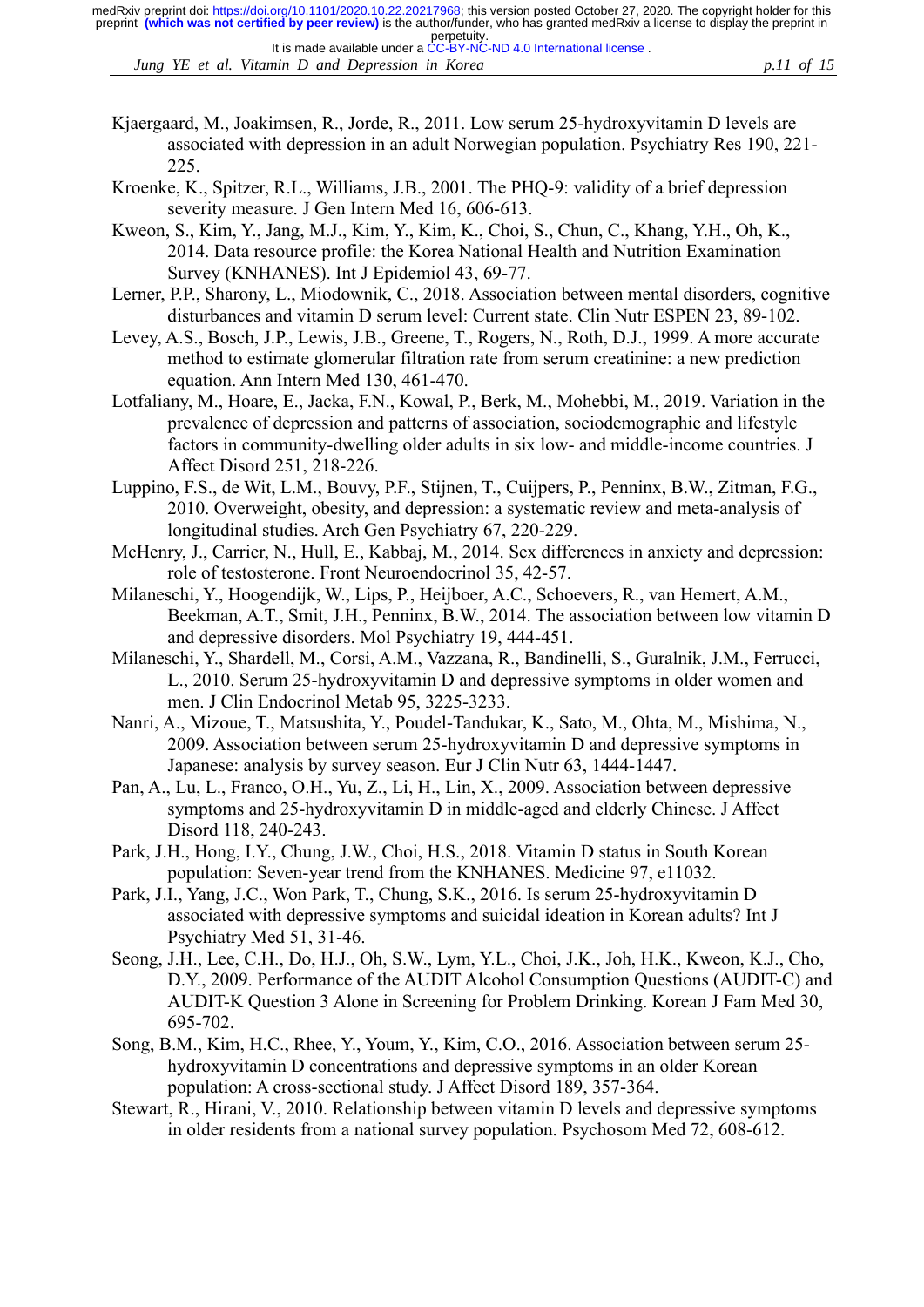*Jung YE et al. Vitamin D and Depression in Korea p.12 of 15* It is made available under a [CC-BY-NC-ND 4.0 International license](http://creativecommons.org/licenses/by-nc-nd/4.0/) .

- van Dam, R.M., Snijder, M.B., Dekker, J.M., Stehouwer, C.D., Bouter, L.M., Heine, R.J., Lips, P., 2007. Potentially modifiable determinants of vitamin D status in an older population in the Netherlands: the Hoorn Study. Am J Clin Nutr 85, 755-761.
- Zehnder, D., Bland, R., Williams, M.C., McNinch, R.W., Howie, A.J., Stewart, P.M., Hewison, M., 2001. Extrarenal expression of 25-hydroxyvitamin d(3)-1 alpha-hydroxylase. The J Clin Endocrinol Metab 86, 888-894.
- Zhao, G., Ford, E.S., Li, C., Balluz, L.S., 2010. No associations between serum concentrations of 25-hydroxyvitamin D and parathyroid hormone and depression among US adults. Br J Nutr 104, 1696-1702.

# **Figure 1. Flow diagram of the numbers of participants enrolled.**

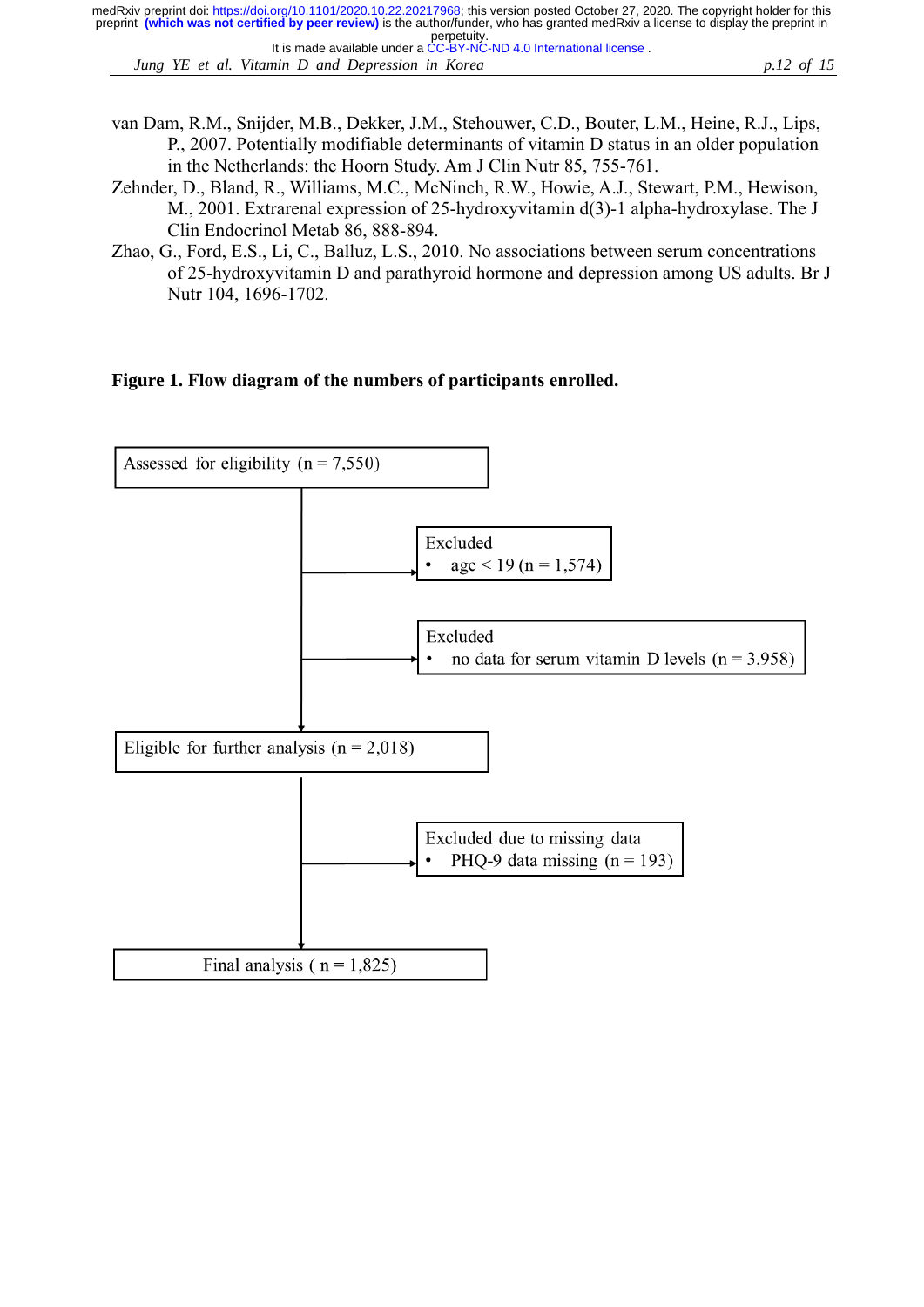# **Table 1. Estimates of the unweighted proportions of the demographic characteristics of the sample population.**

| <b>Demographic Characteristics</b>   | Proportion $(95\% \text{ CI})^1$ |
|--------------------------------------|----------------------------------|
| Age                                  | 44.6 (43.9, 45.3)                |
| (years)                              |                                  |
| <b>Sex</b>                           | 52.9% (50.6 %, 55.2%)            |
| (Female)                             |                                  |
| Low education                        | 36.1% (33.9%, 38.3%)             |
| $(< 12$ years)                       |                                  |
| Low income                           | 11.6% (10.2%, 13.2%)             |
| $(< 25th$ percentile)                |                                  |
| Marital status                       |                                  |
| Married/Living Together              | $67.0\%$ $(64.8\%, 69.2\%)$      |
| Divorced, widowed, separated         | 8.7% (7.5%, 10.0%)               |
| Single, Never Married                | 24.3% (22.4%, 26.3%)             |
| <b>Current Smoker</b>                | 24.0% (22.1%, 26.1%)             |
| Problematic Alcohol Use              | 22.3% (20.4%, 24.4%)             |
| $(AUDIT-C \ge 8)$                    |                                  |
| Physical activity (weekly MET-hours) |                                  |
| < 5.0                                | 20.5% (18.7%, 22.4%)             |
| $5.0 \text{ to } 20$                 | 34.7% (32.5%, 36.9%)             |
| 20 to $< 50$                         | 26.5% (24.6%, 28.6%)             |
| $50 +$                               | 18.3% (16.6%, 20.2%)             |
| <b>Body Mass Index</b>               |                                  |
| Underweight                          | $5.0\%$ $(4.1\%, 6.1\%)$         |
| Normal Weight                        | 40.5% (38.3%, 42.8%)             |
| Overweight                           | 21.6% (19.8%, 23.5%)             |
| Obese                                | 32.9% (30.8%, 35.1%)             |
| Chronic illness $2$                  | $10.1\%$ $(8.8\%, 11.6\%)$       |
| Glomerular filtration rate           | 97.6 (96.8, 98.4)                |
| (mL/minute)                          |                                  |
| History of depression                | 4.3% (3.4%, 5.3%)                |
| Serum vitamin D level                |                                  |
| (mmol/L)                             | 16.2(15.9, 16.5)                 |
| Vitamin D deficiency                 |                                  |
| $\left( < 20 \text{ ng/mL} \right)$  | 77.2% (75.2%, 79.0%)             |
| Depression                           | $6.4\%$ $(5.3\%, 7.6\%)$         |
| (PHQ-9 ≥10)                          |                                  |

AUDIT-C: Alcohol Use Disorder Identification Test Alcohol Consumption; MET: metabolic equivalent of task; PHQ-9: Patient Health Questionnaire-9; CI: confidence interval.

<sup>1</sup> Unweighted proportion estimates reported as percent (95% CI); Means are reported for continuous variables.

<sup>2</sup> Self-reported physician diagnoses of one or more of: diabetes mellitus, stroke, ischemic heart disease, renal failure, chronic hepatitis, and cancer.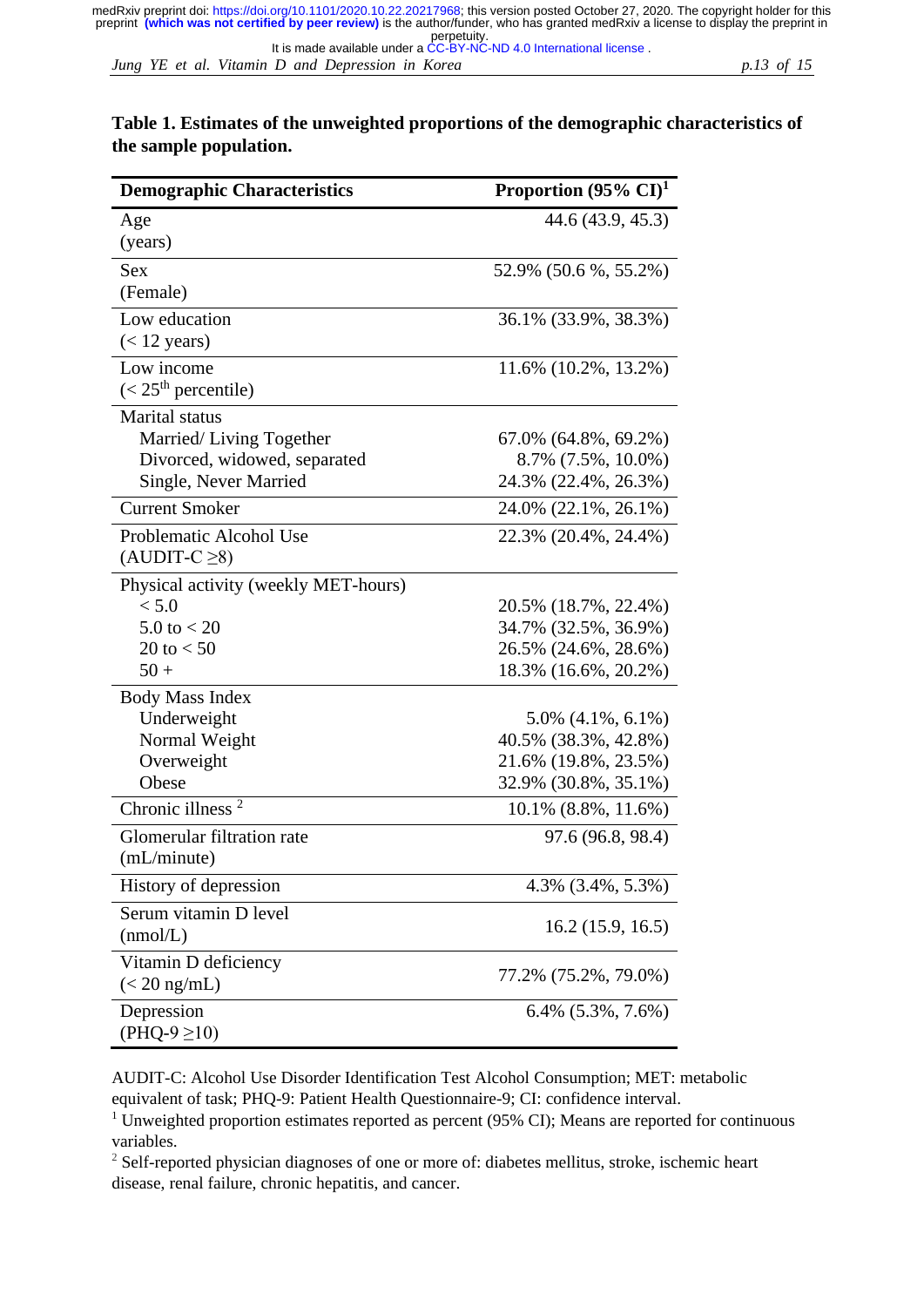*Jung YE et al. Vitamin D and Depression in Korea p.14 of 15* It is made available under a [CC-BY-NC-ND 4.0 International license](http://creativecommons.org/licenses/by-nc-nd/4.0/) .

|  |  | Table 2. Estimates of the unadjusted and adjusted logistic regression models. |
|--|--|-------------------------------------------------------------------------------|
|  |  |                                                                               |

| <b>Demographic Characteristics</b>   | <b>Unadjusted OR</b><br>$(95\% \text{ CI})$ | <b>Adjusted OR</b><br>$(95\% \text{ CI})$ |
|--------------------------------------|---------------------------------------------|-------------------------------------------|
| Age                                  | 0.99(0.98, 1.00)                            | 1.64(1.05, 2.56)                          |
| (years)                              |                                             |                                           |
| <b>Sex</b>                           | 2.26(1.35, 3.78)                            | 1.50(0.94, 2.40)                          |
| (Female)                             |                                             |                                           |
| Low education                        | 0.80(0.51, 1.27)                            | 1.65(1.04, 2.60)                          |
| $(< 12 \text{ years})$               |                                             |                                           |
| Low income                           | 4.14(2.51, 6.48)                            | 1.68(1.07, 2.63)                          |
| $(< 25th$ percentile)                |                                             |                                           |
| <b>Marital</b> status                |                                             |                                           |
| Married/Living Together              | Reference                                   | 1.48(0.97, 2.28)                          |
| Divorced, widowed, separated         | 2.89(1.59, 5.26)                            |                                           |
| Single/Never Married                 | 1.73(1.13, 2.66)                            |                                           |
| <b>Current Smoker</b>                | 1.23(0.77, 1.97)                            | $1.67(1.07-2.62)$                         |
| Problematic Alcohol Use              | 1.12(0.65, 1.93)                            | 1.45(0.88, 2.38)                          |
| $(AUDUT-C \ge 8)$                    |                                             |                                           |
| Physical activity (weekly MET-hours) |                                             |                                           |
| < 5.0                                | 1.12(0.59, 2.60)                            | 1.64(1.05, 2.60)                          |
| $5.0 \text{ to } < 20$               | 1.02(0.58, 1.79)                            |                                           |
| 20 to $< 50$                         | 0.72(0.37, 1.39)                            |                                           |
| $50 +$                               | Reference                                   |                                           |
| Body mass index                      |                                             |                                           |
| Underweight                          | 3.34(1.59, 7.03)                            | $1.62$ $(1.03, 2.55)$                     |
| Normal Weight                        | Reference                                   |                                           |
| Overweight                           | 1.36(0.67, 2.77)                            |                                           |
| Obese                                | 1.27(0.75, 2.18)                            |                                           |
| Chronic Illness <sup>*</sup>         | 1.92(1.02, 3.63)                            | 1.67(1.07, 2.59)                          |
| <b>Glomerular Filtration Rate</b>    | 1.00(0.99, 1.01)                            | 1.68(1.07, 2.65)                          |
| (mL/minute)                          |                                             |                                           |
| Past history of depression           | 11.5(6.4, 20.6)                             | 1.86(1.17, 2.96)                          |

AUDIT-C: Alcohol Use Disorder Identification Test Alcohol Consumption; MET: metabolic equivalent of task; OR: odds ratios; CI: confidence interval.

\* Self-reported physician diagnoses of at least one of: diabetes mellitus, stroke, ischemic heart disease, renal failure, chronic hepatitis, and cancer.